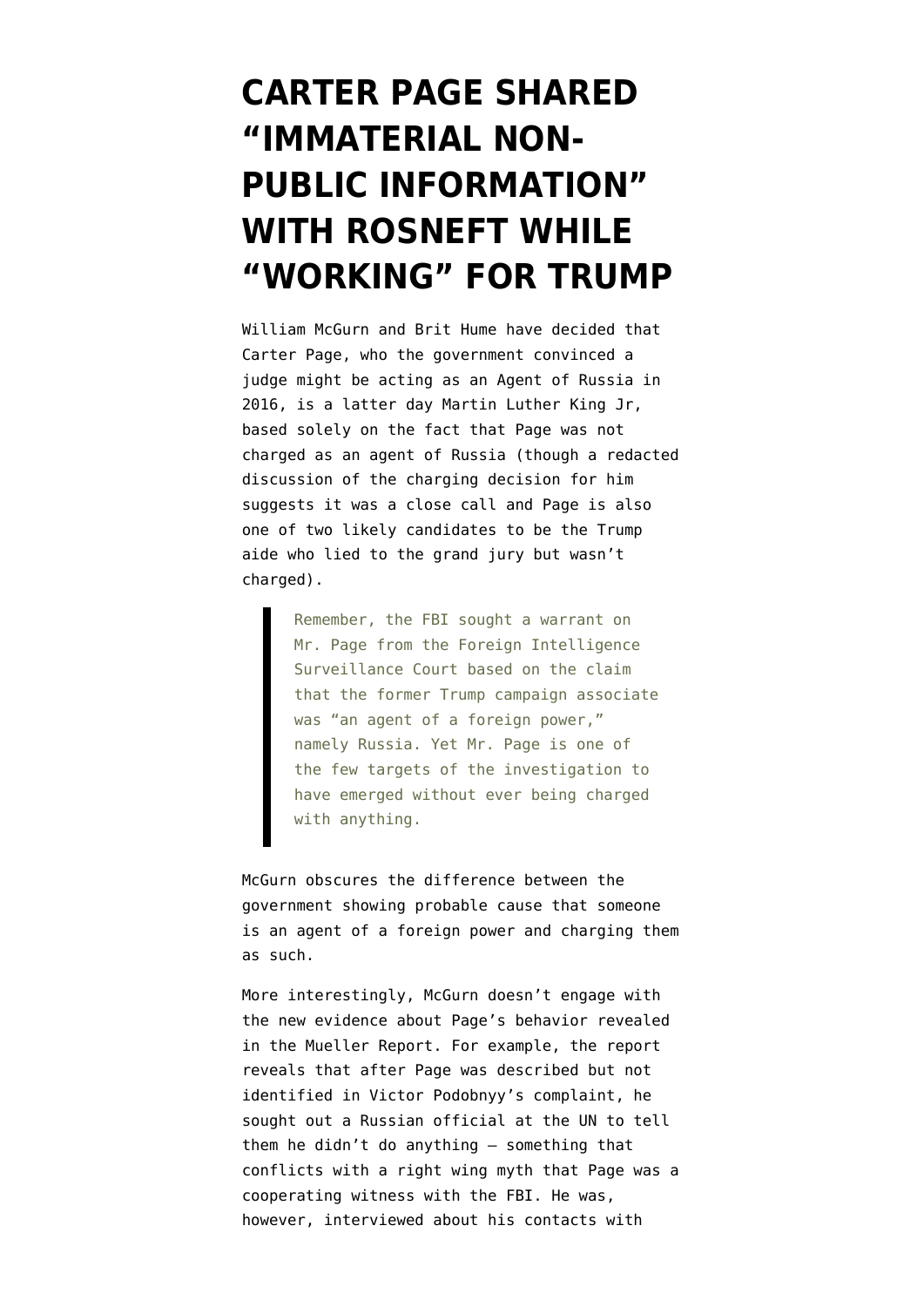Podobnyy, and he told the FBI that, "the more immaterial non-public information I give [Russia], the better for this country," which may be why FBI got a FISA warrant on Page before 2016.

Which is interesting background given that when, on March 30, 2017, the FBI interviewed him about his two trips to Russia in 2016, he admitted to them that, "he and [Rosneft head of investor relations Andrey] Baranov talked about 'immaterial non-public' information," the same language he used to defend his prior sharing of information with Russian intelligence officers.

Mueller's conclusion on Page's July 2016 trip was actually inconclusive.

> The Office was unable to obtain additional evidence or testimony about who Page may have met or communicated with in Moscow; thus Page's activities in Russia–as described in his emails with the Campaign–were not fully explained.

His conclusion on Page's activities in December 2016 are redacted, though he makes it clear that Deputy Prime Minister Arkady Dvorkovich was pitching business an ongoing relationship — an academic partnership — with Page.

Republicans should be more attentive to this detail, though: Long after Page had been fired from the Trump campaign, at a time when the Transition was ignoring Page's application for a job in the Administration, just weeks before [Steve Bannon called up Page and told him not to](https://www.emptywheel.net/2018/07/24/denial-and-deception-did-trump-really-hire-and-fire-the-russian-assets-on-his-campaign/) [appear on MSNBC,](https://www.emptywheel.net/2018/07/24/denial-and-deception-did-trump-really-hire-and-fire-the-russian-assets-on-his-campaign/) he was still wandering around Moscow claiming to be speaking for Trump.

> In a December 8, 2016 email intended for Manafort, Kilimnik wrote, "Carter Page is in Moscow today, sending messages he is authorized to talk to Russia on behalf of DT on a range of issues of mutual interest, including Ukraine."